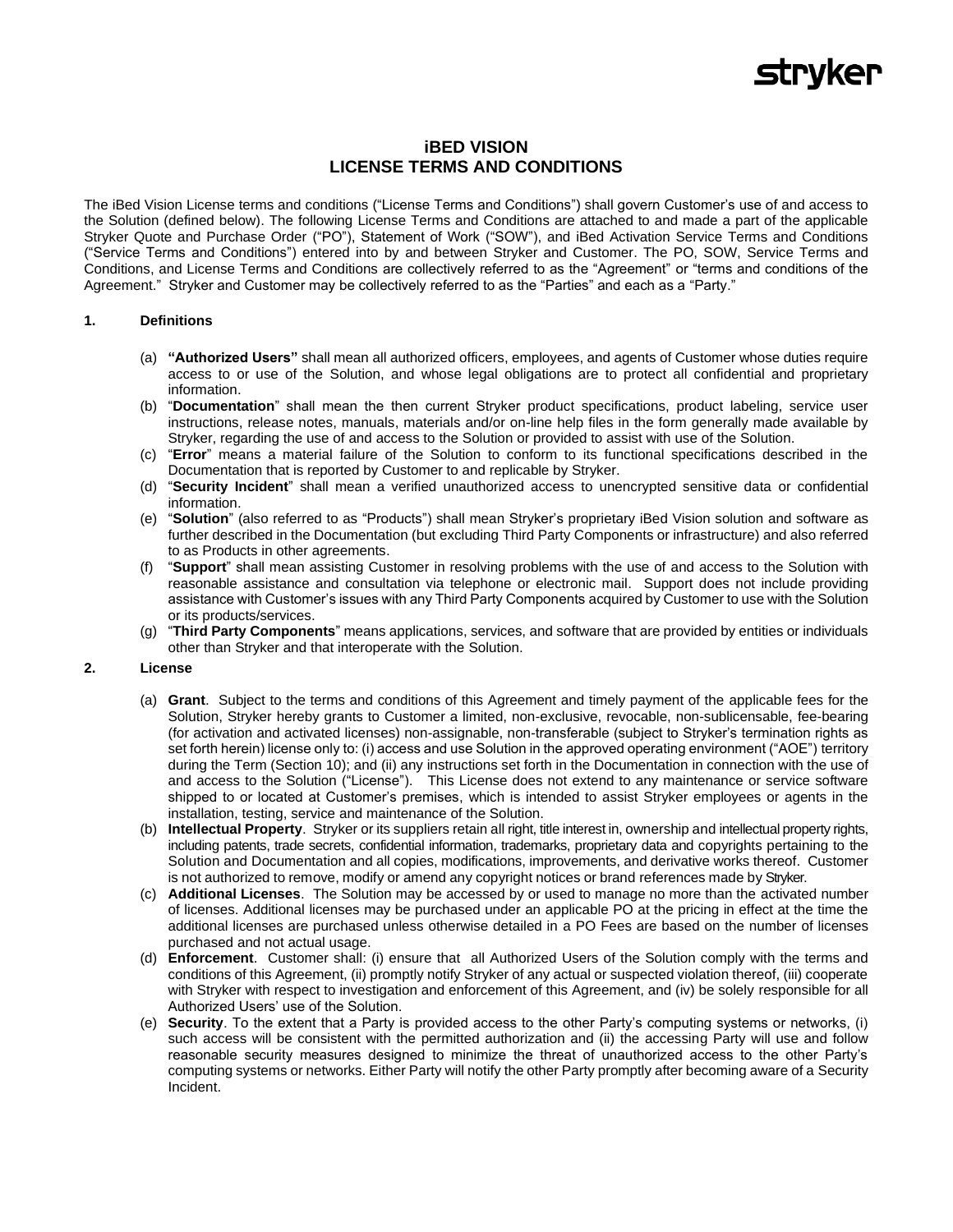

- (f) **Third Party Components**. Customer acknowledges that the Solution may contain third party software or services (including open source software) (collectively, "Third Party Components") and such Third Party Components are subject to the terms and conditions of the applicable end user license agreement that accompanies such Third Party Components. Customer shall use the Third Party Components solely in conjunction with the Solution. Customer shall not have broader use rights with respect to the Third Party Components than it has to the Solution. Stryker is not responsible for or liable to Customer for any Third Party Components. Any exchange of data between Customer and any Third Party Components (or by Customer between two or more Third Party Components), is solely between Customer and the applicable provider of the Third Party Components. Stryker makes no warranty or representation with respect to any Third Party Components. Customer is responsible for any dealings with third parties for Third Party Components. Customer's sole remedy with respect to such Third Party Components shall be pursuant to the original licensor's warranty, if any, to Stryker, to the extent permitted by the original licensor. To the extent Stryker uses any Third Party Components, they are made available by Stryker on an AS IS, AS AVAILABLE BASIS. Customer acknowledges that certain of Stryker's rights may be derived from license agreements with third parties and, as such, Customer agrees to preserve the confidentiality of information imparted to Stryker under such third party license agreements.
- (g) **Copies.** Customer is not authorized to reproduce, distribute, copy, or create any derivative works from the Solution or Documentation without Stryker's permission.

#### **3. Customer Obligations**.

- (a) Customer agrees that only Authorized Users will use the Solution or have access to the same (or to any part thereof) and that none of Customer's Authorized Users will disclose any part or all of the Solution or permit any part or all the same to be used by any person or entity other than those identified herein. Customer shall cause each Authorized User of the Solution to abide by the terms and conditions of this Agreement as if each were a party hereto. Customer acknowledges that Customer is solely responsible for complying with, and covenants to comply with, all laws applicable to Customer and to Customer's use of and access to the Solution.
- (b) Customer agrees to provide Stryker with such cooperation, materials, information, data, access and support to which Stryker deems to be reasonably required to allow Stryker to successfully provide the Solution and Support. Customer understands and agrees that Stryker's obligations hereunder are expressly conditioned upon Customer providing such cooperation, materials, information, data, access and support.
- (c) Customer is responsible for maintaining the confidentiality of all passwords and for ensuring that each password is used only by the Authorized User.
- (d) Customer is responsible for timely applying security patches as instructed and provided by Stryker. Customer must fully cooperate with Stryker in permitting Stryker to take any action necessary to apply security patches or any other security measures Stryker deems necessary.
- (e) Customer is solely responsible for its network, customer-provided systems or resources any and all activities that occur under Customer's account. Customer agrees to immediately notify Stryker of any unauthorized use of Customer's account or any other breach of security known to Customer or any Security Incidents. Stryker shall have no liability for any loss or damage arising from Customer's failure to comply with these requirements. Stryker will maintain Customer passwords as confidential and will not disclose them to third parties, if applicable. Customer is responsible for taking all precautions necessary to ensure that any content or data obtained from Stryker is free of viruses and any other potentially destructive computer code. Customer must provide internet connectivity to access the Solution or any Stryker website with sufficient bandwidth to meet Customer's utilization demands in order to provide the Solution.
- (f) Customer is responsible to ensure that all Authorized Users receive initial training services sufficient to enable Customer to effectively use and access the Solution with Documentation. Customer shall ensure that Stryker's assigned technical personnel is able to access Customer's system and/or Solution remotely and Stryker at its discretion shall decide whether access to the Solution and any applicable hardware is sufficient for maintenance or any other purposes. Customer shall be responsible for providing access through any security measures as necessary.
- (g) Customer shall not itself, or through any affiliate, employee, consultant, contractor, agent or other third party: (i) sell, resell, transfer, distribute, host, lease, rent, license or sublicense, in whole or in part, the Solution or Documentation; (ii) decipher, decompile, disassemble, decrypt, reverse assemble, modify, translate, reverse engineer, identify the source code, emulate, exploit, or otherwise attempt to derive source code, algorithms, tags, specifications, architecture, structure or other elements of the Solution, including the license keys, in whole or in part, for competitive purposes or otherwise; (iii) allow access to, provide, divulge or make available the Solution or Documentation to any third party or user other than Customer's Authorized Users who have a need to such access and who shall be bound by a nondisclosure agreement with provisions that are at least as restrictive as the terms and conditions of this Agreement and be bound by the terms and conditions of this Agreement; (iv) write or develop any derivative works based upon the Solution or Documentation; (v) modify, adapt, translate or otherwise make any changes to the Solution or Documentation or any part thereof; (vi) use the Solution to provide processing services to third parties, or otherwise use the same on a 'service bureau' or hosting provider basis; (vii) disclose or publish, without Stryker's prior written consent, performance or capacity statistics or the results of any benchmark test performed on the Solution; (viii) store or transmit virus or other malicious code through the Solution; (ix) separate components of the Solution for use on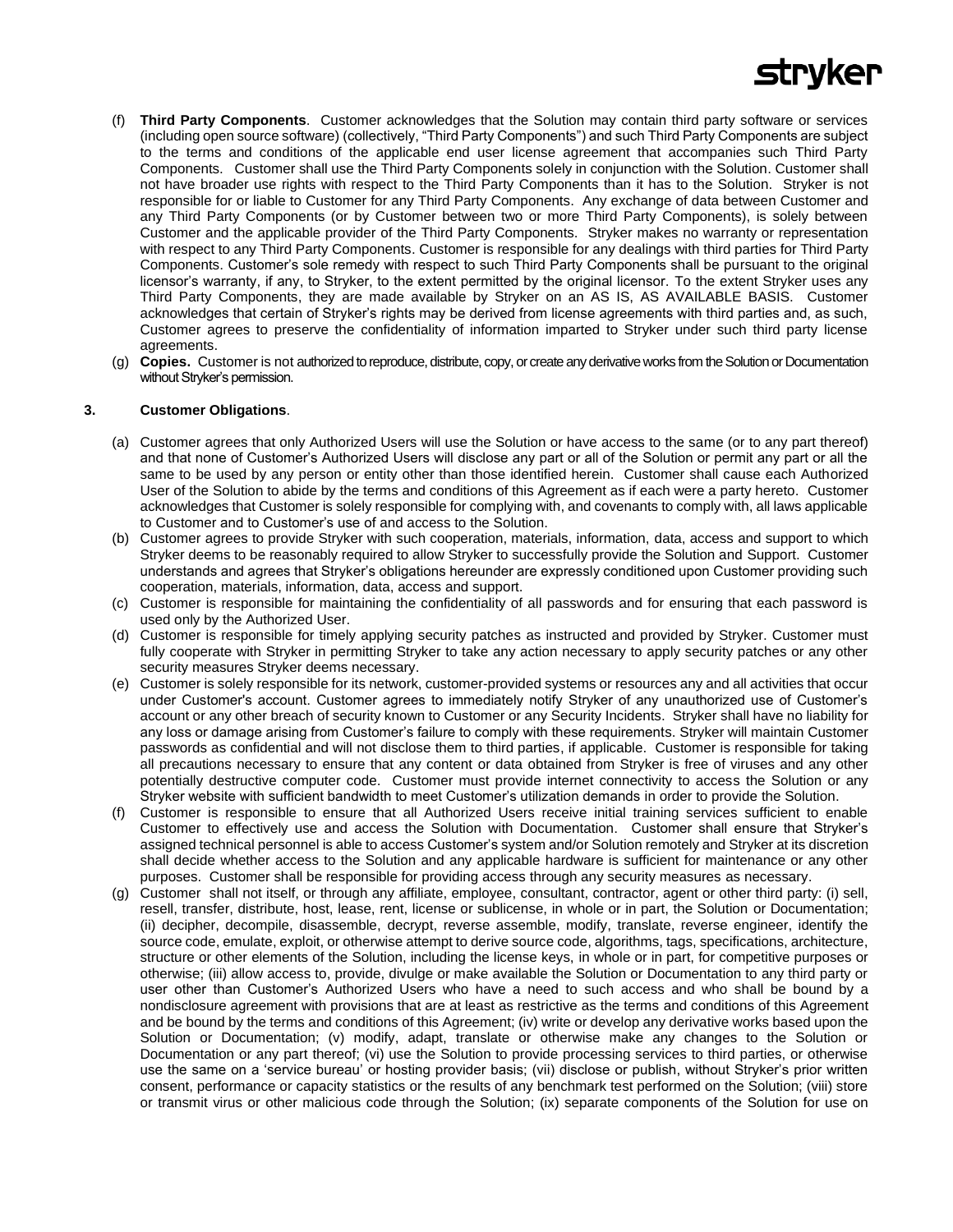# **stryker**

different products or systems; or (x) otherwise use or copy the Solution or Documentation except as expressly permitted herein. Customer is not authorized to use the previous version(s) on a different computer system anymore or to make available the use of the previous version(s) to any third party.

- (h) Further, Customer is prohibited from (i) attempting to use or gain unauthorized access to Stryker or to any third party's networks or equipment; (ii) permitting other individuals or entities other than Authorized Users to access or use the Solution (iii) attempting to probe, scan, or test the vulnerability of the Solution or a system, account, or network of Stryker, its licensors or any of its customers or suppliers; (iv) disrupting, interfering, or attempting to interfere with the: (a) integrity or performance of the Solution or third party products or data contained therein or (b) service to any user, host, or network; (v) engaging in fraudulent activity of any nature; (vi) transmitting unsolicited bulk or commercial messages; (vii) restricting, inhibiting, or otherwise interfering with the ability of any other person, regardless of intent, purpose, or knowledge, to use or enjoy the Solution (except for tools with safety and security functions); (viii) restricting, inhibiting, interfering with, or otherwise disrupting or causing a performance degradation to any Stryker (or Stryker service provider) facilities used to deliver the Solution or any services or (ix) using the Solution to store or transmit infringing, libelous, or otherwise unlawful or tortious material, or to store or transmit material in violation of third party privacy rights (or otherwise use the Solution in violation of the Documentation, this Agreement or any applicable Stryker terms and conditions.
- (i) Customer shall defend, indemnify and hold harmless Stryker from and against any and all proceedings, claims, suits, actions, demands ("Claims") liabilities, losses, payments, costs, penalties, fines, reasonable attorneys' fees and expenses, judgments or damages, ("Damages"), incurred by or assessed against Stryker to the extent the same arise out of, are in connection with, or are caused by Claims relating to, or in any way connected with: (i) Customer's infringement upon, misappropriation or violation of any patent, copyright, trademark, trade secret or proprietary right; (ii) Customer's use of any Third Party Components not supplied by Stryker; (iii) Customer's violation of any federal or state law, regulation, statute or ordinance applicable to the performance of the Solution; (iv) Customer's failure to comply with the confidentiality obligations (including security breaches) set forth herein; (v) any loss or damage to persons (including death) or property, to the extent caused by any act or omission of Customer or, where applicable, by its employees, agents, representatives, subcontractors or invitees; (vi) the negligent acts or omissions or willful misconduct of Customer or, where applicable, its employees, agents, representatives, subcontractors or invitees; and (vii) any security breach involving any Stryker confidential information, Stryker data and/or personal health information.
- **4. Product Availability**. The Solution may be unavailable from time to time, may be offered for a limited time, or may vary depending on Customer's region or network systems. Although Stryker strives to keep the Products up and running; however, all wireless products/systems suffer occasional disruptions and outages for which Stryker is not liable for any disruption or loss Customer may suffer as a result.
- **5. Support**.Support is provided for the Solution, provided however that with respect to Third Party Components (if any), Stryker's obligation is limited to using commercially reasonable efforts to obtain maintenance from the owner of such Third Party Components. Stryker is under no obligation to provide Support with respect to: (i) Solution that has been altered or modified by anyone other than Stryker or its licensors; (ii) a release for which Support has been discontinued; (iii) Solution used other than in accordance with Documentation or other than on the AOE; (iv) discrepancies that do not significantly impair or affect the operation of the Solution; or (v) any systems or programs not supplied by Stryker. Stryker does not provide any maintenance or support for Third Party Components. Customer agrees that Customer's use of or access to the Solution is not contingent on the delivery of any future functionality, upgrades, or features nor dependent on any oral or written public comments made by Stryker regarding future functionality, upgrades, or features.
- **6. Updates**. Stryker reserves the right to change and modify the terms of this Agreement with notice as it deems necessary, and Customer shall comply with all terms and conditions of the Solution and Documentation provided in advance or otherwise notified to Customer during the Term. To the extent software updates are required for the Products, Stryker may automatically check the then current version and provide any Product updates or configuration changes. Any such updates are subject to the terms and conditions of this Agreement. Stryker is not obligated to make any updates available and to provide any support for Customer's products and systems to work with the Products.
- **7. Warranties/Disclaimers**.Stryker warrants that, for a period of Thirty (30) days from the activation of the Solution, as updated and used in accordance with the Documentation, will operate in all material respects in conformity with the Documentation. If the Solution does not perform as warranted, Stryker shall use commercially reasonable efforts to correct Errors. As Customer's sole and exclusive remedy for any claim under this Solution warranty, Customer shall promptly notify Stryker in writing of its claim within the warranty period. Provided that such claim is determined by Stryker to be Stryker's responsibility, Stryker shall, within 30 days of its receipt of Customer's written notice, (i) correct such Error; (ii) provide Customer with a plan reasonably acceptable to Customer for correcting the Error; or (iii) if neither (i) nor (ii) can be accomplished with reasonable commercial efforts from Stryker, then Stryker or Customer may terminate the Solution license and Customer will be entitled to a refund of the license fees paid for the Solution. The preceding remedy shall constitute Stryker's entire liability and Customer's exclusive remedy for cure of the Solution warranty set forth herein. If Customer elects not to terminate the license for the Solution, Customer waives all rights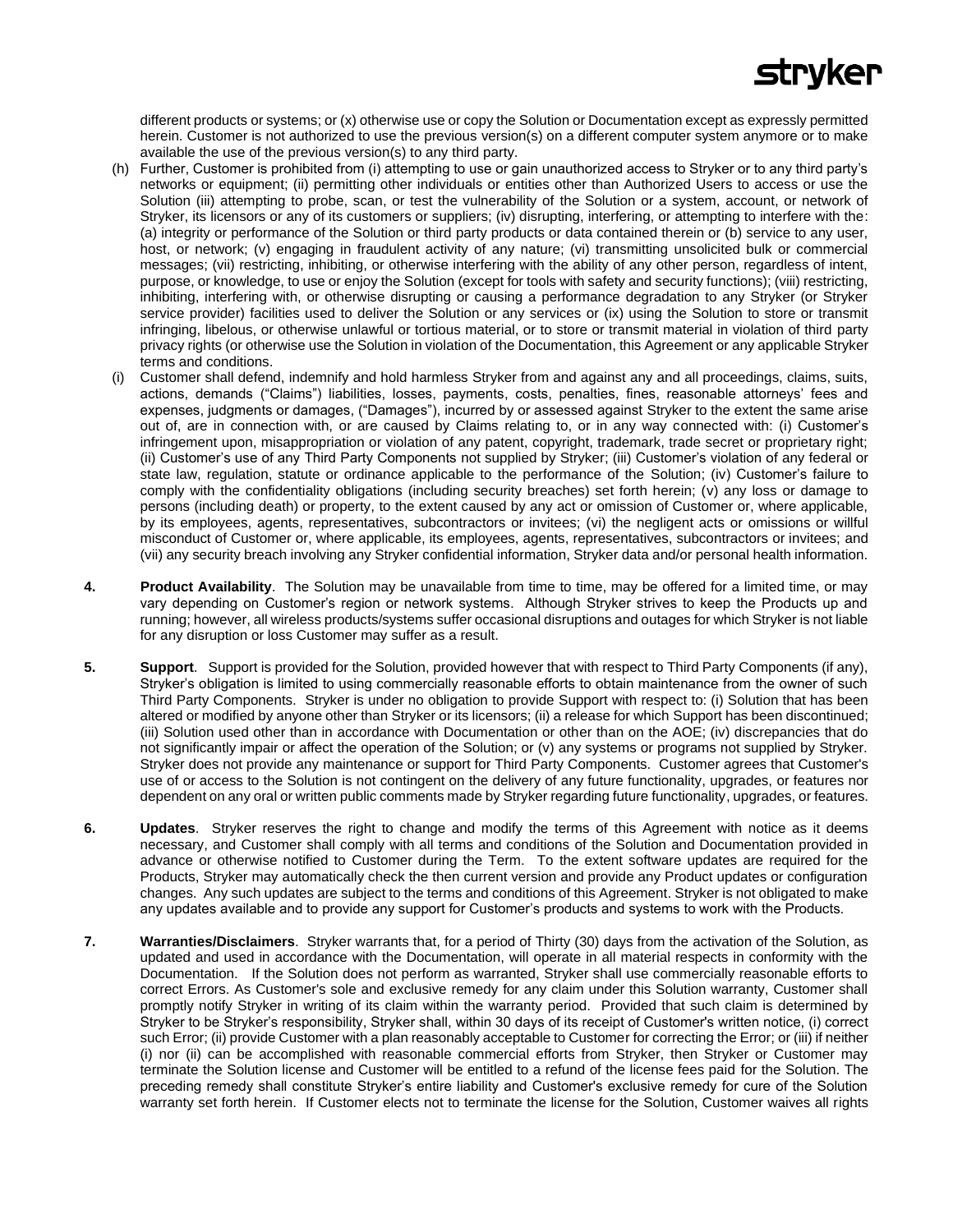

for the applicable remedy set forth herein. Stryker is not responsible for any claimed breach of any warranty set forth in this section caused by: (a) modifications made to the Solution by anyone other than Stryker; (b) the combination, operation or use of the Solution with any items that are not provided by Stryker; (c) Customer's failure to use any new or corrected versions of the Solution made available by Stryker; (d) Stryker's adherence to Customer's specifications or instructions; (e) Customer deviating from the Solution operating procedures described in the Documentation; (f) any Force Majeure event or (g) use for a purpose or in a manner for which the Solution were not designed.

THE WARRANTIES SET FORTH IN THIS SECTION ARE IN LIEU OF, AND STRYKER, ITS LICENSORS AND SUPPLIERS EXPRESSLY DISCLAIM TO THE MAXIMUM EXTENT PERMITTED BY LAW, ALL OTHER WARRANTIES, EXPRESS OR IMPLIED, ORAL OR WRITTEN, INCLUDING, WITHOUT LIMITATION, (i) ANY WARRANTY THAT THE SOLUTION IS ERROR-FREE OR WILL OPERATE WITHOUT INTERRUPTION OR THAT ALL ERRORS WILL BE CORRECTED; (ii) ANY AND ALL IMPLIED WARRANTIES OF MERCHANTABILITY, FITNESS FOR A PARTICULAR PURPOSE, TITLE AND NON-INFRINGEMENT, (iii) ANY WARRANTY THAT CONTENT OR THIRD PARTY SOFTWARE WILL BE ACCURATE, RELIABLE, UNINTERRUPTED, AND ERROR-FREE; AND (iv) ANY AND ALL IMPLIED WARRANTIES ARISING FROM STATUTE, COURSE OF DEALING, COURSE OF PERFORMANCE OR USAGE OF TRADE. THE SOLUTION AND ANY THIRD PARTY COMPONENTS ARE BEING PROVIDED ON AN AS-IS BASIS WITH ALL FAULTS AND AS AVAILABLE. NO ADVICE, STATEMENT OR INFORMATION GIVEN BY STRYKER, ITS AFFILIATES, CONTRACTORS OR EMPLOYEES SHALL CREATE OR CHANGE ANY WARRANTY PROVIDED HEREIN.

- **8. Exporting**. Customer hereby acknowledges that the Solution is or may be subject to one (1) or more export control laws or regulations, and agrees that it will not transfer, export or re-export the Solution without complying with all applicable export control laws and regulations. Customer agrees it will not export or re-export the Solution to a national of a country listed in "Country Groups" D:1 or E:2 (as defined in the Export Administration Regulations), nor will Customer export or re-export the direct product of the Solution to such Country Groups without first obtaining a license from the U.S. Department of Commerce. The obligations in this paragraph shall survive the expiration or termination of this Agreement.
- **9. Usage Data and Other Information**. Customer acknowledges that the Solution is designed to collect certain usage data. In order to provide the Solution to Customer, Customer hereby grants to Stryker to use, retain, transmit, reformat, display, compile, and distribute any data or information that may aide Stryker in optimizing resources and support, used to improve products or services, research and development regarding products or services, verification of security and data integrity of products or services, resource planning, and related industry trends and benchmarking, contract administration data (e.g., data used for sales compensation). Stryker shall not sell, release, disclose, disseminate, make available, transfer or otherwise communicate such information, data and/or content for monetary or other valuable consideration.
- **10. Term/Suspension/Termination**.Unless otherwise designated in the PO, the term for the Solution shall be one (1) year commencing on the Effective Date of the applicable agreement and shall renew upon the agreement of the Parties for subsequent one-year terms ("Term"). In the event that Customer's invoices for use of the Solution or any services attendant to the Solution become Thirty (30) days past due, Stryker may suspend access to the Solution and/or any applicable services. After Customer invoices for use of the Solution or any services become Thirty (30) days past due, Stryker may terminate this Agreement. In addition to its other rights under this Section 10, Stryker may suspend or terminate Customer's access to the Solution upon written notice in order to: (a) prevent damage to or degradation of, the Solution caused by Customer; or (b) comply with any law, regulation, court order, or other governmental request or order which requires immediate action. If suspended, Stryker will promptly restore use of the Solution to Customer as soon as the event giving rise to the suspension has been resolved to Stryker's satisfaction. In addition, Stryker may terminate this Agreement and use of/access to the Solution upon notice to Customer if Customer materially violates any terms and conditions of this Agreement. Upon expiration or termination of this Agreement, Customer shall no longer be able to use or access the Solution.
- **11. Confidentiality**. Stryker and Customer: (a) shall hold in confidence the terms and conditions of the Agreement and the information derived from the Solution, the Solution, and any information and materials which are related to the business of the other or are designated as proprietary or confidential, herein or otherwise, or which a reasonable person would consider to be proprietary or confidential information; and (b) hereby covenant that they shall not disclose such information to any third party without prior written authorization of the one to whom such information relates. Notwithstanding anything contained herein to the contrary, Customer acknowledges that information, data and/or content collected by the Solution or any feedback from Customer may be used by Stryker for its business purposes without any further consent in the development and maintenance of the Solution as well as other Stryker products and services. Customer acknowledges that Stryker may, if necessary, reproduce any such information and prepare derivative works based upon such information. The rights and remedies available to a party hereunder shall not limit or preclude any other available equitable or legal remedies.